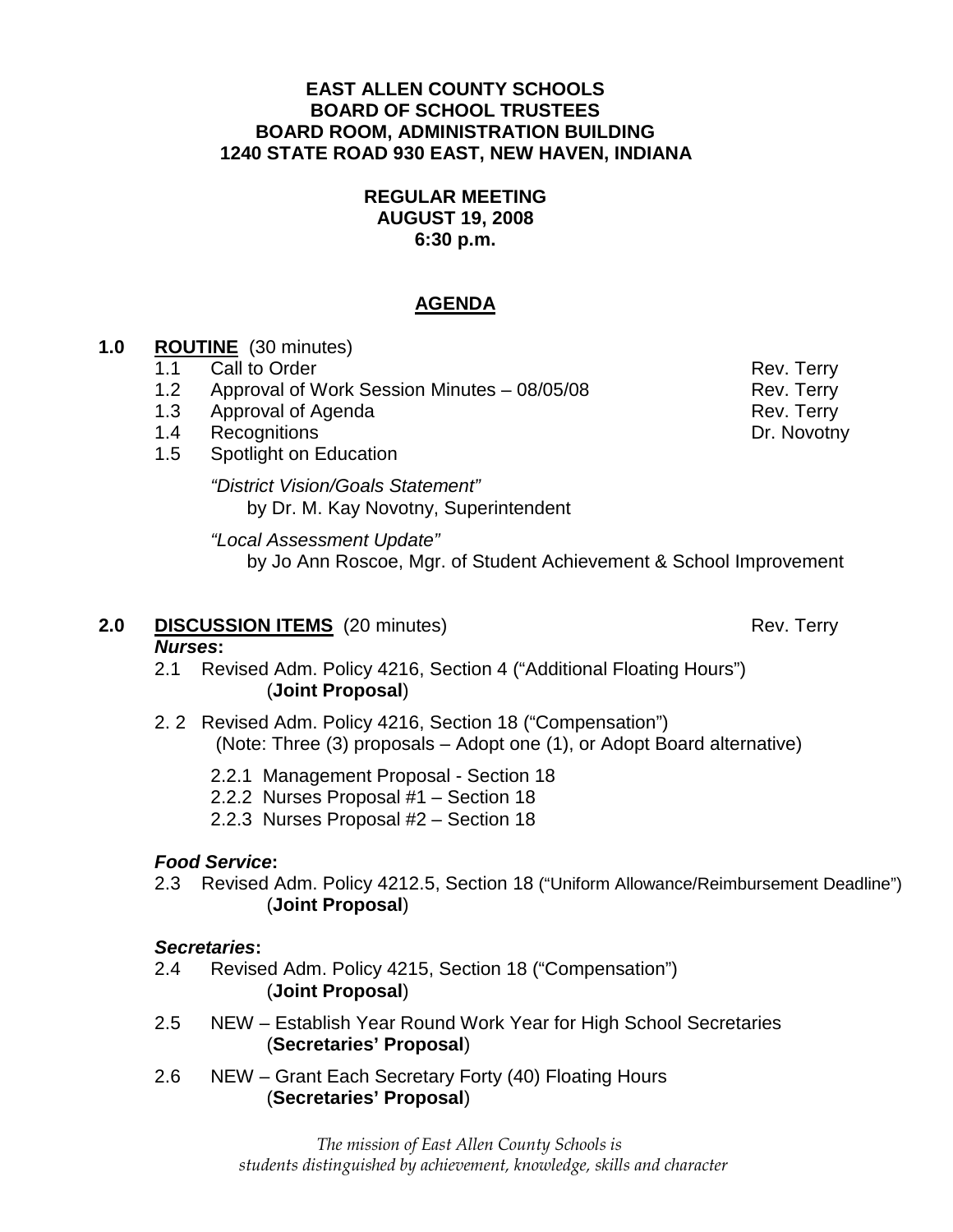# **AGENDA (continued)**

| 2.0 | <b>DISCUSSION ITEMS (continued)</b><br><b>Paraprofessionals:</b>                         |                                                                                                                               |            |
|-----|------------------------------------------------------------------------------------------|-------------------------------------------------------------------------------------------------------------------------------|------------|
|     | 2.7                                                                                      | Revised Adm. Policy 4215.5, Section 18 ("Compensation")<br>(Joint Proposal)                                                   |            |
|     | 2.8                                                                                      | Revised Adm. Policy 4215.5, Section 4 ("Posting Additional Hours")<br>(Joint Proposal)                                        |            |
|     | 2.9                                                                                      | Increase Personal Days from Two (2) to Three (3)<br>(Paraprofessionals' Proposal)                                             |            |
|     | 2.10                                                                                     | Increase Work Day for Paraprofessionals in Buildings With Longer<br><b>Instructional Day</b><br>(Paraprofessionals' Proposal) |            |
|     | 2.11                                                                                     | Increase Supplemental Retirement Multiplier<br>(Paraprofessionals' Proposal)                                                  |            |
| 3.0 | 3.1                                                                                      | <b>PUBLIC EXPRESSIONS</b> (10 minutes)<br>Discussion and Comments on Any 1.0 Items and/or<br><b>Upcoming Agenda Items</b>     | Rev. Terry |
| 4.0 | <b>INFORMATION ITEMS</b> (10 minutes)<br>Rev. Terry<br><b>Board Discussion/Questions</b> |                                                                                                                               |            |
|     | 4.1                                                                                      | <b>DECISION INFORMATION</b><br><b>Consent Items</b><br>- Addendum Items                                                       |            |
|     | 4.2                                                                                      | <b>INCIDENTAL INFORMATION</b><br>- Monthly Financial Status Report                                                            |            |

- Food Service Activity Report
- Promulgation of Revised Administrative Policy 4211.5 Technical Support Personnel (Section 1 only) and Appendix A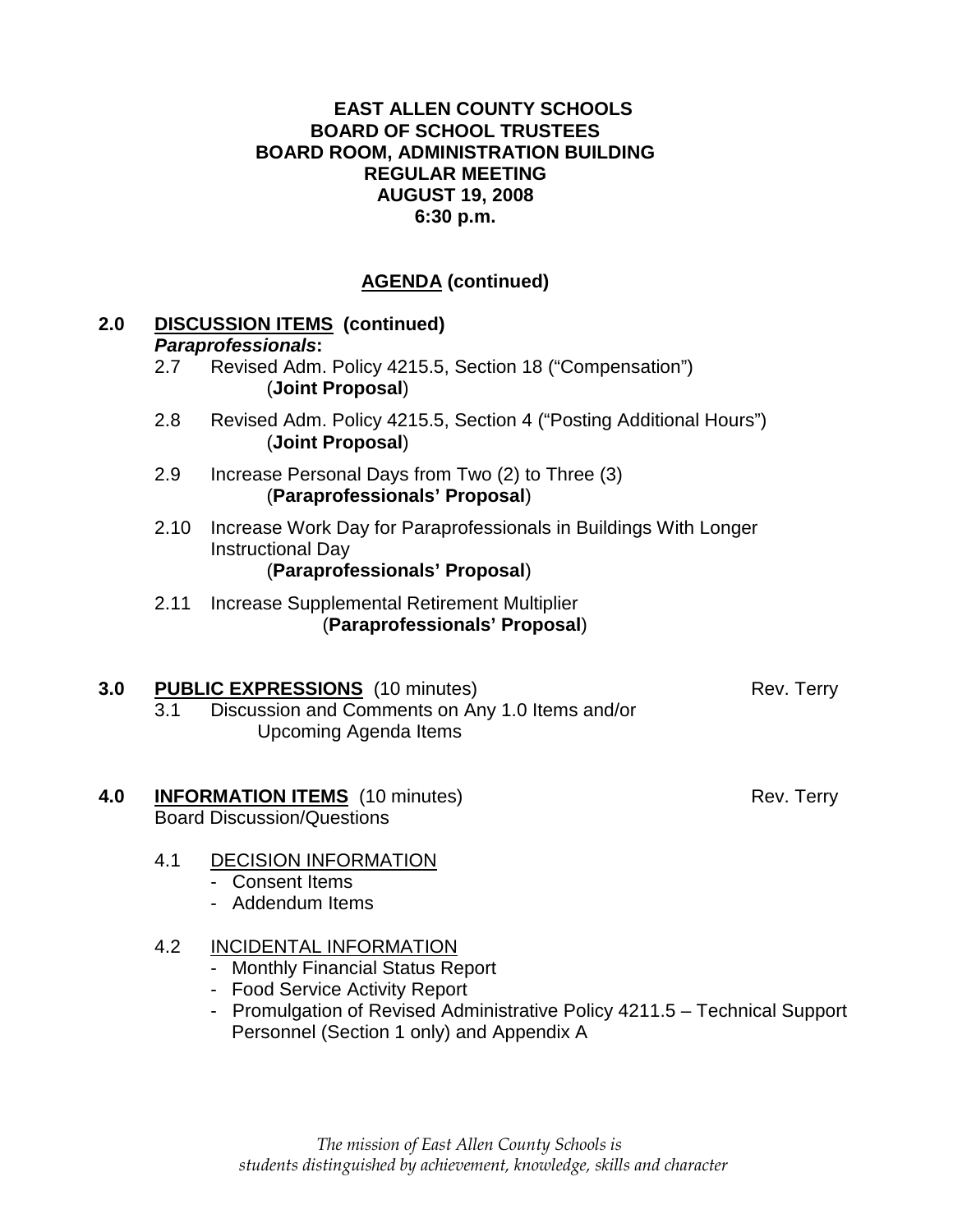## **AGENDA (continued)**

**5.0 ACTION ITEM** (10 minutes) Rev. Terry

#### **Nurses:**

- 5.1 Revised Adm. Policy 4216, Section 4 ("Additional Floating Hours") (**Joint Proposal**)
- 5. 2 Revised Adm. Policy 4216, Section 18 ("Compensation") (Note: Three (3) proposals – Adopt one (1), or Adopt Board alternative)
	- 5.2.1 Management Proposal Section 18
	- 5.2.2 Nurses Proposal #1 Section 18
	- 5.2.3 Nurses Proposal #2 Section 18

## **Food Service:**

 5.3 Revised Adm. Policy 4212.2, Section 18 ("Uniform Allowance/Reimbursement Deadline") (**Joint Proposal**)

## **Secretaries:**

- 5.4 Revised Adm. Policy 4215, Section 18 ("Compensation") (**Joint Proposal**)
- 5.5 NEW Establish Year Round Work Year for High School Secretaries (**Secretaries' Proposal**)
- 5.6 NEW Grant Each Secretary Forty (40) Floating Hours (**Secretaries' Proposal**)

## **Paraprofessionals:**

- 5.7 Revised Adm. Policy 4215.5, Section 18 ("Compensation") (**Joint Proposal**)
- 5.8 Revised Adm. Policy 4215.5, Section 4 ("Posting Additional Hours") (**Joint Proposal**)
- 5.9 Increase Personal Days from Two (2) to Three (3) (**Paraprofessionals' Proposal**)
- 5.10 Increase Work Day for Paraprofessionals in Buildings With Longer Instructional Day (**Paraprofessionals' Proposal**)
- 5.11 Increase Supplemental Retirement Multiplier (**Paraprofessionals' Proposal**)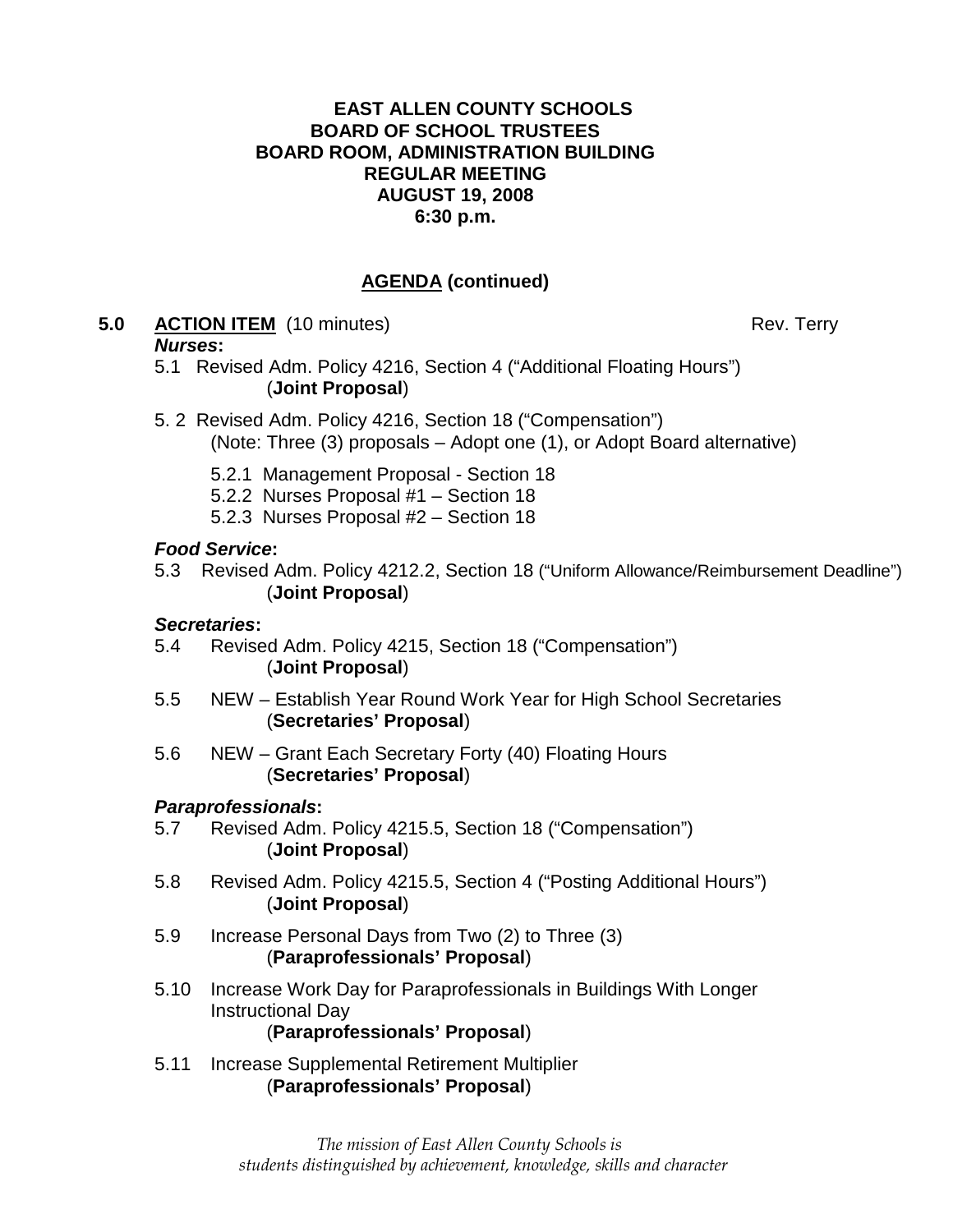# **AGENDA (continued)**

## **6.0 CONSENT ITEMS** (15 minutes) Rev. Terry

- 6.1 Payroll Claims
- 6.2 Vendor Claims
- 6.3 Donations, Gifts and Extracurricular Expenditures
- 6.4 Personnel Report
- 6.5 Meetings and Conferences
- 6.6 Apply For and Receive Funding to Support Transportation of Students to "The Pact" Forum
- 6.7 Apply For and Receive Safe & Drug-Free Schools and Communities Funding
- 6.8 Apply For and Receive Title II, Part A ~ Improving Teacher Quality State Grants
- 6.9 Apply For and Receive High Ability Gifted/Talented Education Funding
- 6.10 Apply For and Receive Non-English Speaking Program Grant SY2008/2009
- 6.11 Apply For and Receive Title III: Language Instruction for Limited English Proficient (LEP) and Significant Influx of Immigrant Students (Immigrant sub-grant)
- 6.12 Apply For and Receive Reading Initiative
- 6.13 EACS and Arts United of Greater Fort Wayne Community Partnership Grant Agreement
- 6.14 Appropriation Transfer Resolution to Fund an Educational Study of EACS Secondary Schools
- 6.15 EACS and Infinity Business Group Agreement
- 6.16 Resolution Update to ISTA Welfare Benefits Plan VEBA
- 6.17 Copier Contract Between EACS and Advanced Imaging Solutions
- 6.18 School Improvement Plans for 2008-09SY
- 6.19 Memorandum of Understanding Between JAG-Indiana and EACS
- 6.20 EACS and Sun Life Assurance Company (Re-Insurance Renewal)
- 6.21 Revision to Administrative Policy 4211 Operational Support Personnel (Section 1 only) and Appendix A
- 6.22 East Allen County Schools Administrative Salaries 2008-09 (Amendment)
- 6.23 Course Fee Schedule (2008-09) Addendum
- 6.24 Cash Tuition Transfers

## **7.0 REPORTS AND COMMENTS** (20 minutes)

- 7.1 Superintendent **Dr. Novotny**
- 7.2 Board Rev. Terry